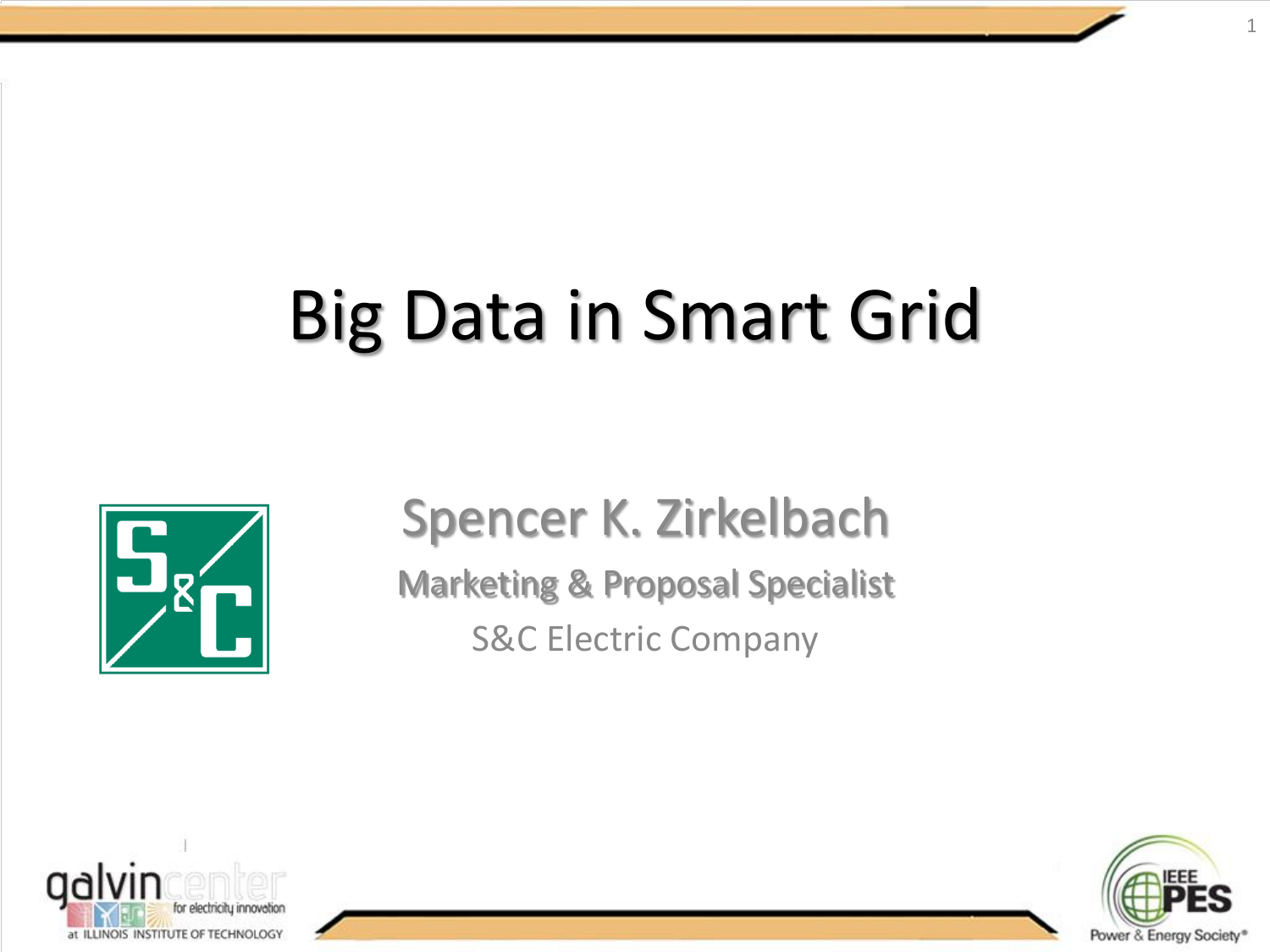Big data technologies describe a new generation of technologies and architectures, designed to economically extract value from very large volumes of a wide variety of data, by enabling high-velocity capture, discovery, and/or analysis. *~ International Data Corporation*



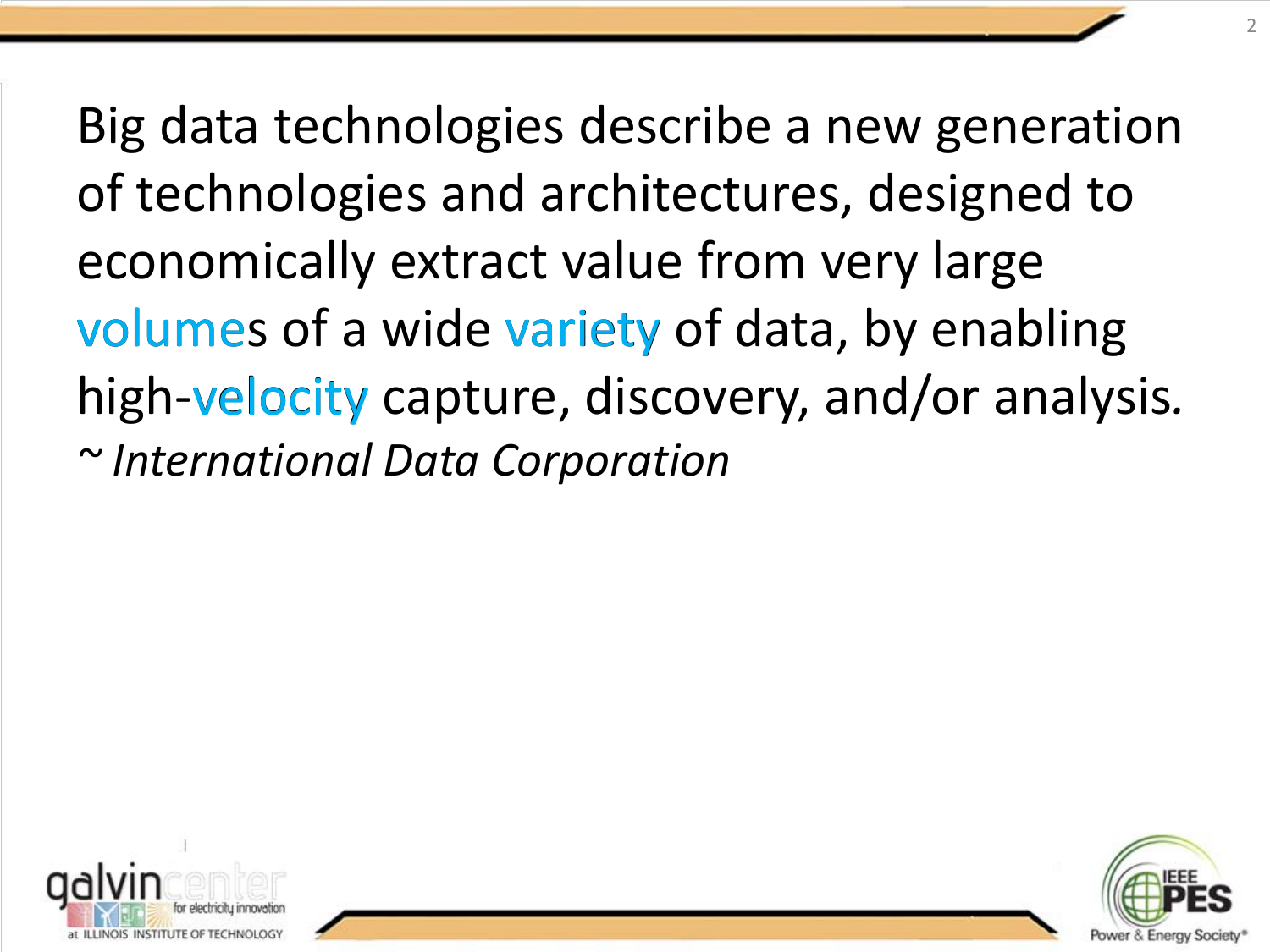Big data technologies describe a new generation of technologies and architectures, designed to economically extract value from very large volumes of a wide variety of data, by enabling high-velocity capture, discovery, and/or analysis*. ~ International Data Corporation* velocity **How much data are we collecting? How quickly are we collecting data?**

### **How many different types of data?**



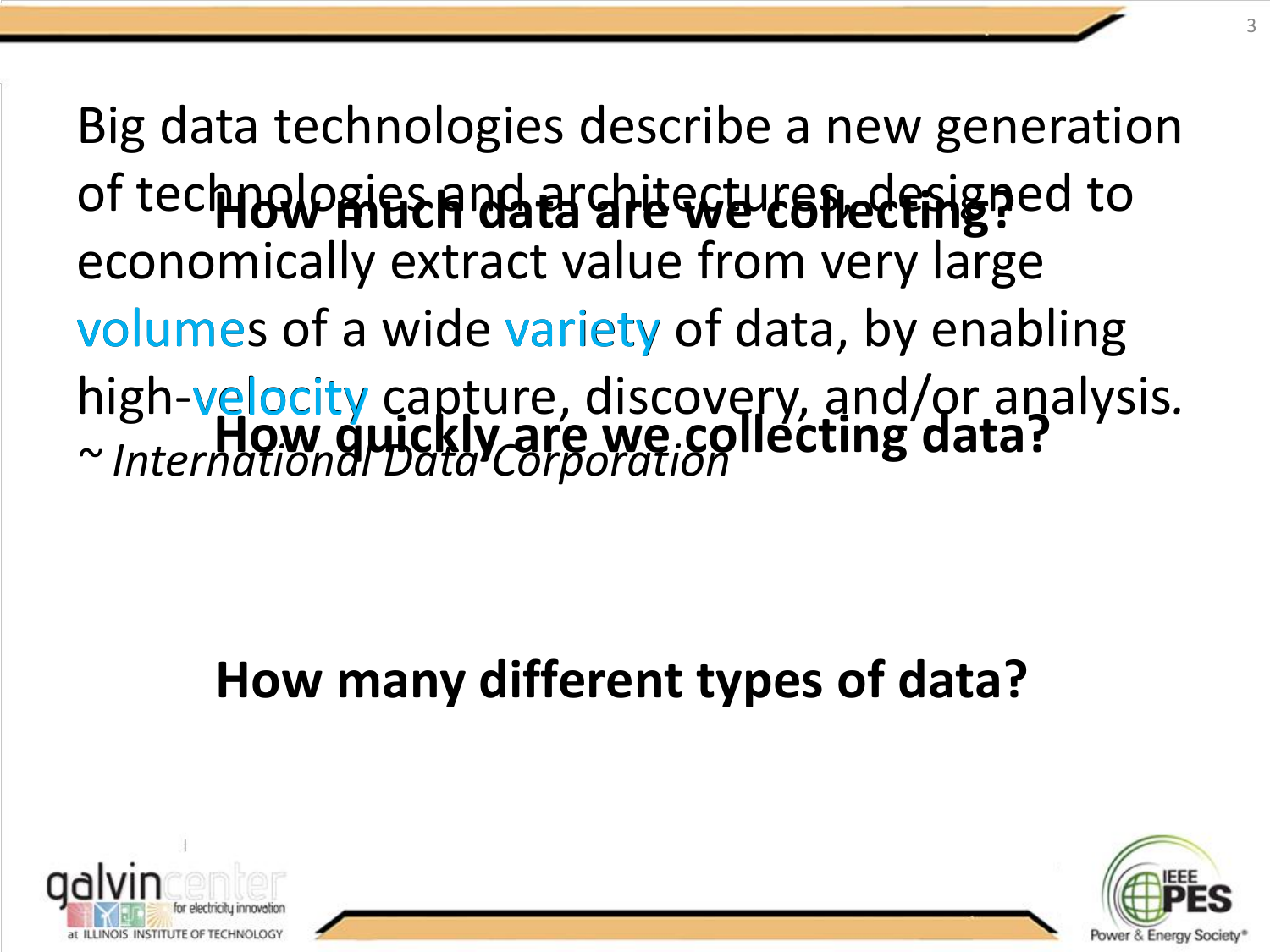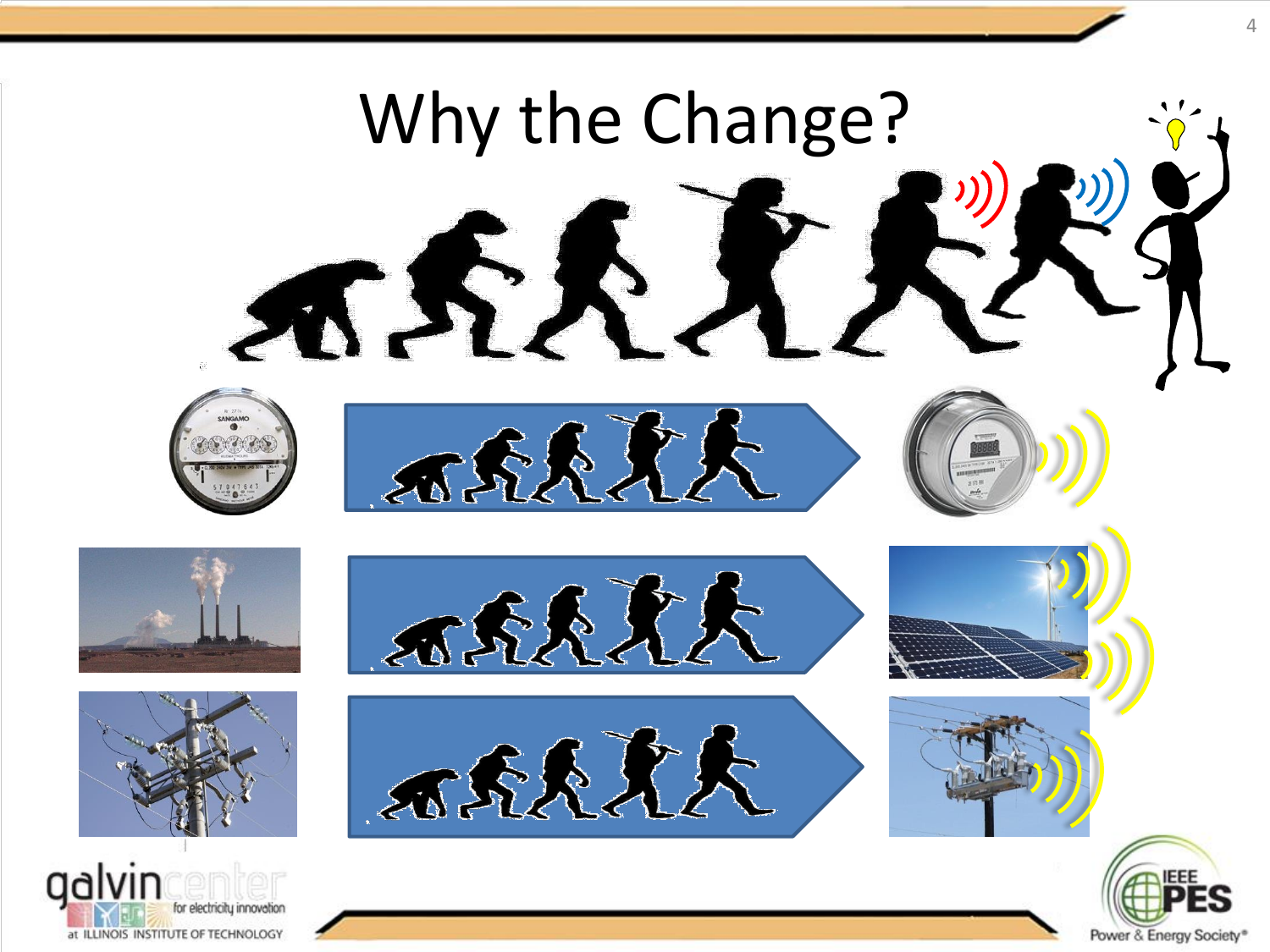#### KEY



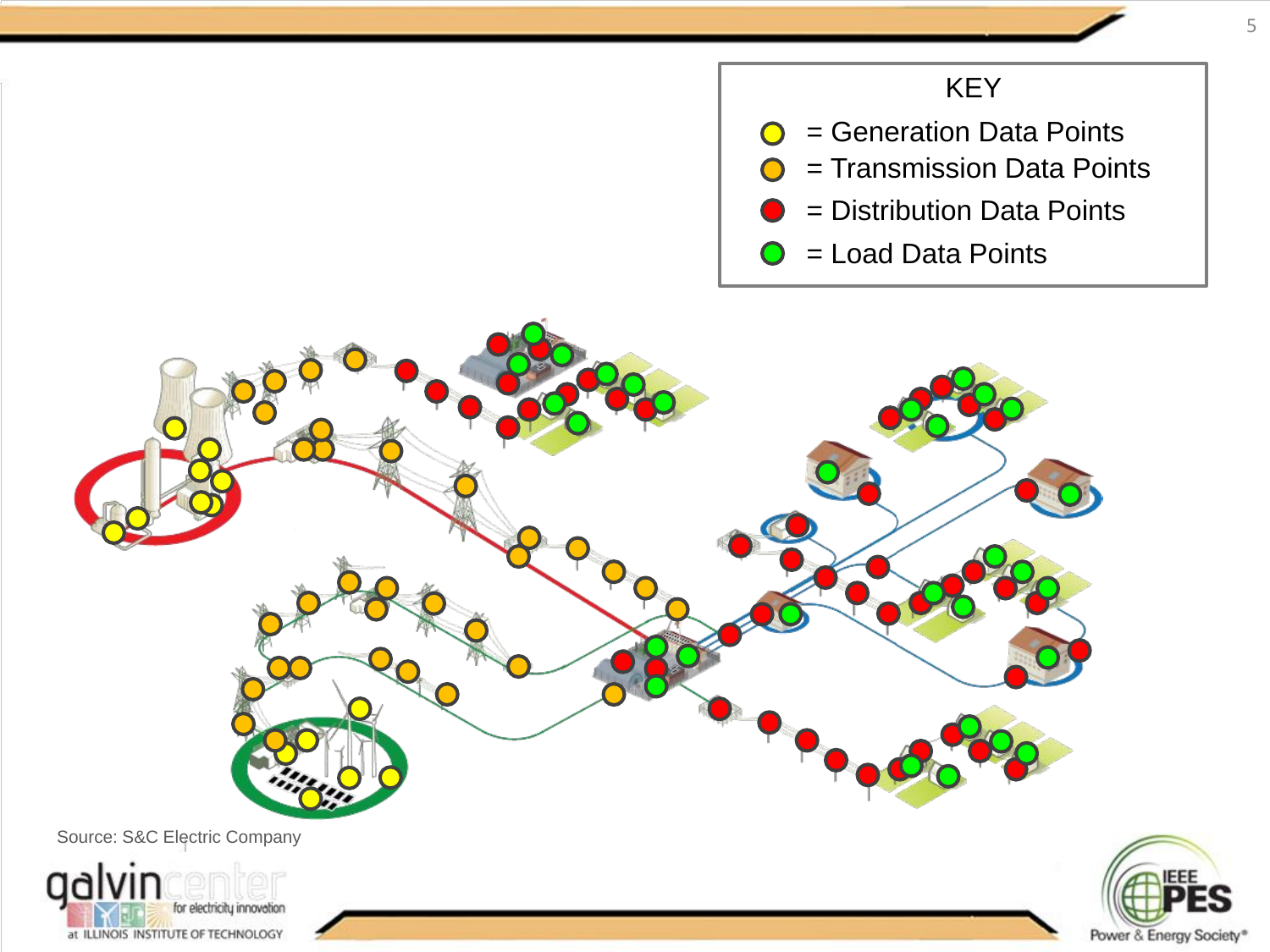As of 2009, Utilities had **194 Petebytes (10^15)** of Stored Data **1,507 Terabytes** of Data...per utility company

**Petabytes of Data Stored to Date**